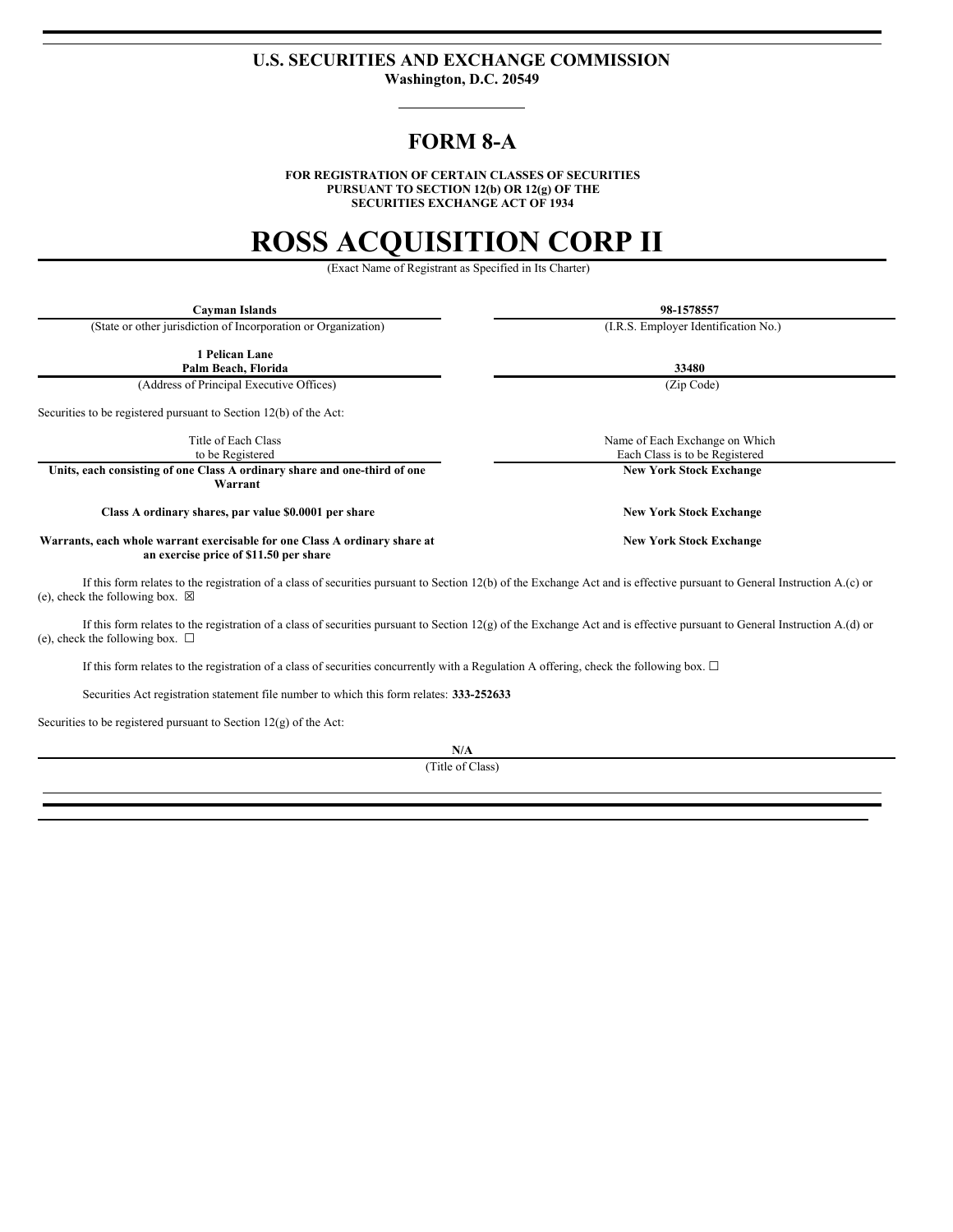#### **Item 1. Description of Registrant's Securities to be Registered.**

The securities to be registered hereby are units, Class A ordinary shares, par value \$0.0001 per share, and redeemable warrants to purchase Class A ordinary shares of Ross Acquisition Corp II (the "Registrant"). The description of the units, Class A ordinary shares and warrants set forth under the heading "Description of Securities" in the Registrant's prospectus forming part of its Registration Statement on Form S-1 (File No. 333-252633), originally filed with the Securities and Exchange Commission on February 2, 2021, as thereafter amended and supplemented from time to time (the "Registration Statement") to which this Form 8-A relates is incorporated by reference herein. Any form of prospectus or prospectus supplement to the Registration Statement that includes such descriptions and that are subsequently filed are hereby also incorporated by reference herein.

#### **Item 2. Exhibits.**

The following exhibits have been filed as exhibits to the Registration Statement, as amended, and are incorporated herein by reference:

| Exhibit    |                                                                                                                                                                                                                                                                                                                                                    |
|------------|----------------------------------------------------------------------------------------------------------------------------------------------------------------------------------------------------------------------------------------------------------------------------------------------------------------------------------------------------|
| No.<br>3.1 | <b>Description</b><br>Memorandum and Articles of Association (incorporated by reference to Exhibit 3.1 filed with the Registrant's Registration Statement on Form S-1 (File No.<br>333-252633), filed with the Securities and Exchange Commission on February 2, 2021).                                                                            |
| 3.2        | Form of Amended and Restated Memorandum and Articles of Association (incorporated by reference to Exhibit 3.2 filed with Amendment No. 1 to the<br>Registrant's Registration Statement on Form S-1 (File No. 333-252633), filed with the Securities and Exchange Commission on March 2, 2021).                                                     |
| 4.1        | Specimen Unit Certificate (incorporated by reference to Exhibit 4.1 filed with Amendment No. 1 to the Registrant's Registration Statement on Form S-1 (File<br>No. 333-252633), filed with the Securities and Exchange Commission on March 2, 2021).                                                                                               |
| 4.2        | Specimen Class A Ordinary Share Certificate (incorporated by reference to Exhibit 4.2 filed with Amendment No. 1 to the Registrant's Registration Statement<br>on Form S-1 (File No. 333-252633), filed with the Securities and Exchange Commission on March 2, 2021).                                                                             |
| 4.3        | Specimen Warrant Certificate (incorporated by reference to Exhibit 4.3 filed with Amendment No. 1 to the Registrant's Registration Statement on Form S-1<br>(File No. 333-252633), filed with the Securities and Exchange Commission on March 2, 2021).                                                                                            |
| 4.4        | Form of Warrant Agreement between Continental Stock Transfer & Trust Company and the Registrant (incorporated by reference to Exhibit 4.4 filed with<br>Amendment No. 1 to the Registrant's Registration Statement on Form S-1 (File No. 333-252633), filed with the Securities and Exchange Commission on March<br>$2, 2021$ ).                   |
| 10.1       | Form of Investment Management Trust Agreement between Continental Stock Transfer & Trust Company and the Registrant (incorporated by reference to<br>Exhibit 10.1 filed with Amendment No. 1 to the Registrant's Registration Statement on Form S-1 (File No. 333-252633), filed with the Securities and Exchange<br>Commission on March 2, 2021). |
| 10.2       | Form of Registration and Shareholder Rights Agreement between the Registrant, sponsor and certain security holders (incorporated by reference to Exhibit 10.2)<br>filed with Amendment No. 1 to the Registrant's Registration Statement on Form S-1 (File No. 333-252633), filed with the Securities and Exchange Commission<br>on March 2, 2021). |